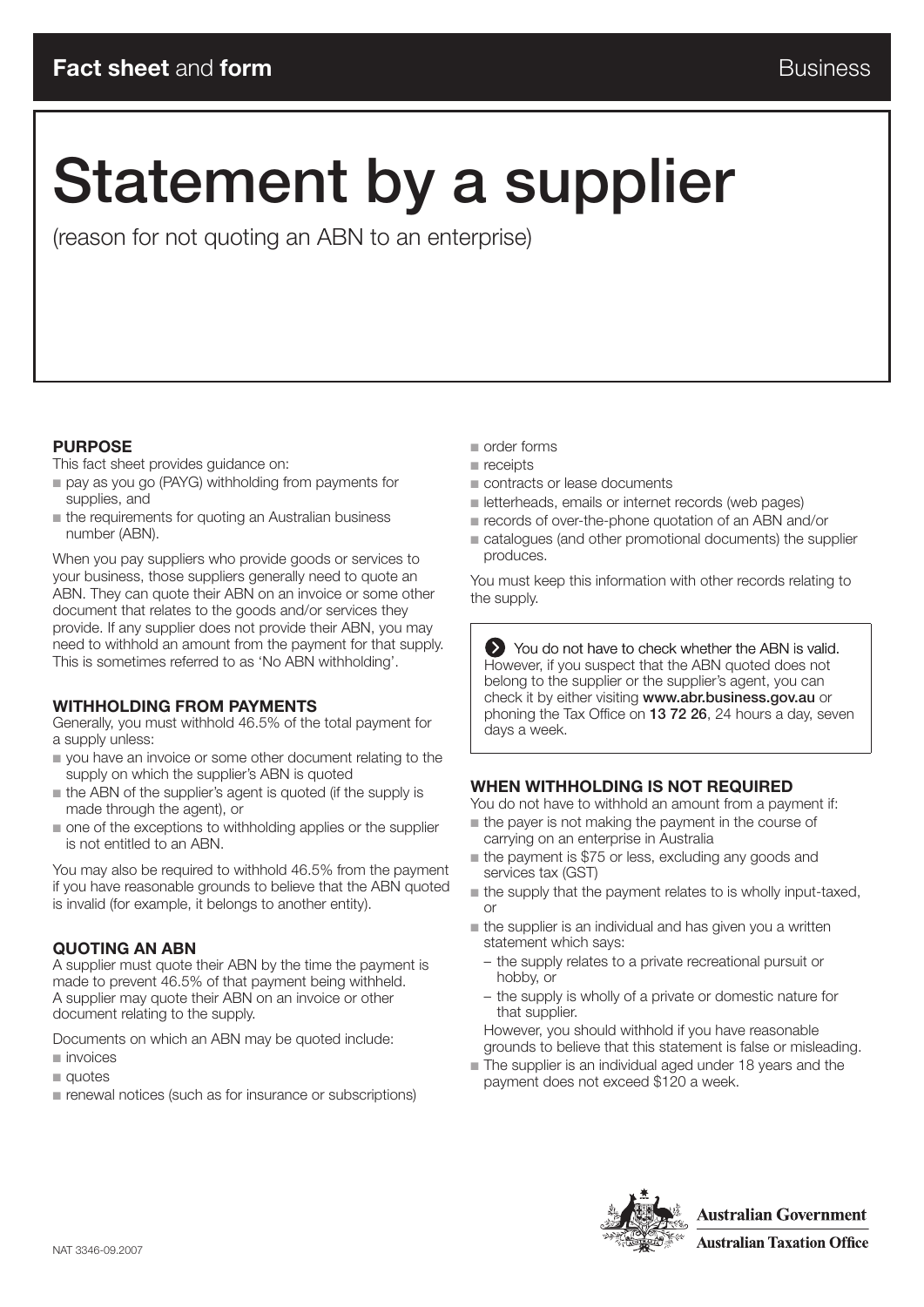You also should not withhold an amount from a payment if you are satisfied that:

- $\blacksquare$  the supply is made by an individual or partnership without a reasonable expectation of profit or gain
- $\blacksquare$  the supplier is not entitled to an ABN as they are not carrying on a business or enterprise in Australia, or
- $\blacksquare$  the whole of the payment is exempt income for the supplier.

 If a supplier has applied for an ABN, they may ask you to hold back payment until the ABN has been obtained and quoted. This is a matter for you and the supplier to work out. However, unless one of the above exceptions applies, you must withhold 46.5% of the payment if it is made before an ABN is quoted. If you do not withhold from the payment, you may have to pay a penalty equal to the amount you should have withheld.

#### **INFORMING THE PAYER IF NO WITHHOLDING applies**

As the payer, you may request a written statement from the supplier to justify not withholding if the supply:

n relates to a private recreational pursuit or hobby

– For example, a hobby artist receives a prize of \$100 in a shopping centre art show.

#### or

- $\blacksquare$  is wholly of a private or domestic nature for the supplier.
- For example, a home owner sells some personal furniture to a second hand store.

As a minimum, the statement should contain:

- the supplier's name and address
- $\blacksquare$  why it was not necessary to withhold, and
- $\blacksquare$  the supplier's signature.

The Tax Office has developed a form, *Statement by a supplier*, which is attached to this fact sheet and can be used for this purpose.

If you do not withhold because an exception applies, you should keep sufficient records to:

- $\blacksquare$  identify the supply and the supplier, and
- $\blacksquare$  justify the reason for not withholding.

You may choose to obtain a signed statement from the supplier containing the required information or use our form. If we conduct a review and find that the statement was incorrect, you won't be penalised if we believe it was reasonable for you to rely on the supplier's signed statement.

#### **If you are required to withhold**

If you are required to withhold an amount, you must:

- $\blacksquare$  be registered for PAYG withholding. This can be done by phoning 13 28 66 between 8.00am and 6.00pm Monday to Friday. You may already be registered if you are withholding from other payments, such as wages to employees.
- $\blacksquare$  withhold 46.5% of the payment unless an exception applies.
- $\blacksquare$  report and pay the withheld amounts to the Tax Office using your activity statement.
- complete a PAYG payment summary withholding where *ABN not quoted* (NAT 3283), providing a copy to the supplier at the time of payment or as soon as possible afterwards. Suppliers can use the payment summary to claim a credit in their income tax return for the amount withheld.
- $\blacksquare$  keep a copy of the payment summary with your records.
- complete a PAYG withholding where ABN not quoted *annual report* (NAT 3448).

#### **If you do not withhold when required**

You may be subject to penalties if you do not withhold an amount when required. The penalty will be equal to the amount that should have been withheld. It is an offence not to withhold and the payer may be prosecuted in appropriate cases.

#### **MORE INFORMATION**

If you need more information about ABNs, you can:

- visit www.ato.gov.au
- phone the Tax Office on **13 28 66** between 8.00am and 6.00pm Monday to Friday, or
- speak to your tax adviser.

If you do not speak English well and want to talk to a tax officer, phone the Translating and Interpreting Service on 13 14 50 for help with your call.

If you have a hearing or speech impairment and have access to appropriate TTY or modem equipment, phone 13 36 77. If you do not have access to TTY or modem equipment, phone the Speech to Speech Relay Service on 1300 555 727.

#### **Our commitment to you**

The information in this publication is current at September 2007.

#### **© Commonwealth of Australia 2007**

This work is copyright. Apart from any use as permitted under the *Copyright Act 1968*, no part may be reproduced by any process without prior written permission from the Commonwealth. Requests and inquiries concerning reproduction and rights should be addressed to the Commonwealth Copyright Administration, Attorney-General's Department, Robert Garran Offices, National Circuit, Barton ACT 2600 or posted at http://www.ag.gov.au/cca

#### **Published by**

Australian Taxation Office Canberra September 2007

JS 8745